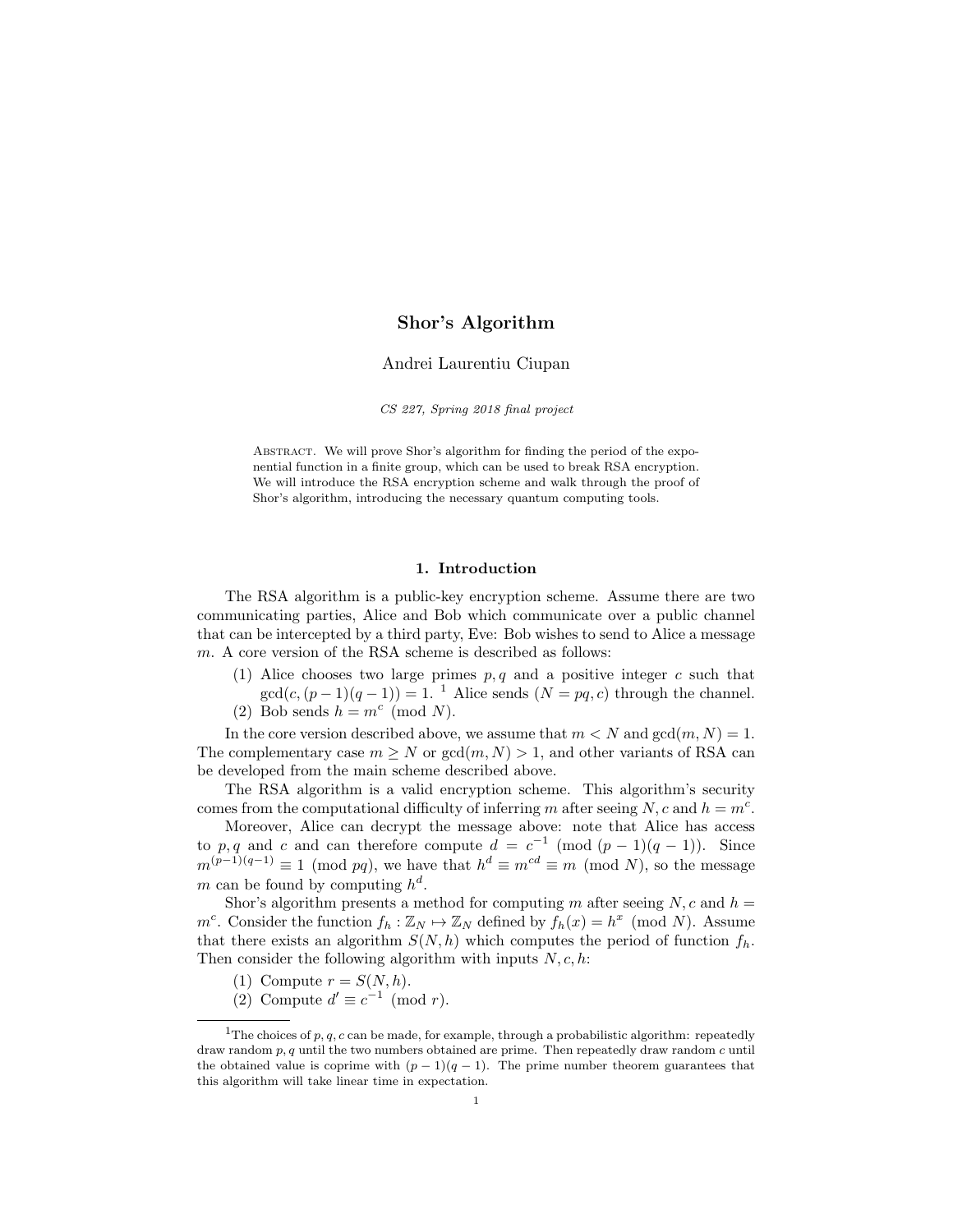(3) Compute  $m' = h^{d'} \pmod{N}$ .

We claim that the final output  $m'$  equals m. Here is why:

First of all, the period r of  $f_h$  is the order of h modulo N, the smallest v such that  $h^v \equiv 1 \pmod{N}$ . Let r' be the order of m modulo N. Then  $m^{r'} \equiv 1 \pmod{N}$ and r' is minimal with this property. Since  $h^r \equiv 1 \pmod{N}$  we have  $m^{cr} \equiv 1$ (mod N), therefore  $m^{\gcd(r',cr)} \equiv 1 \pmod{N}$ . <sup>[2](#page-1-0)</sup> But since r' is the order of m modulo N and  $m^{(p-1)(q-1)} \equiv 1 \pmod{N}$ , we must have  $r' \mid (p-1)(q-1)$ . However, we are guaranteed that  $gcd(c, (p-1)(q-1)) = 1$ , so  $gcd(r', cr) = gcd(r', r)$ , so  $m^{\gcd(r,r')} \equiv 1 \pmod{N}$ . However, r' is minimal with this property, so we must have r'|r. Then since  $d' \equiv c^{-1} \pmod{r}$ , we obtain that  $d' \equiv c^{-1} \pmod{r'}$  as well, so  $d'c = r'q + 1$ , for some integer q, so  $h^{d'} \equiv m^{cd'} \equiv m^{r'q+1} \equiv m \pmod{N}$ , as desired.  $\Box$ 

Therefore, in order to break the RSA encryption scheme we just need to compute the period  $S(N, h)$  of the function  $f_h(x) = h^x \pmod{N}$ . Further note that steps 2 and 3 only require logarithmic time as a function of  $N$ , so they require polynomial time in the number of bits of N.

We have introduced the RSA algorithm and introduced a potential method for breaking it in polynomial time (in the number of bits of N). We are left to show that the first step of our method, finding the period, can be completed in polynomial time as well. This will be the goal of the next sections, and we will require quantum computing methods in order to achieve this.

### 2. Quantum Computing: Tools

This section will introduce the theoretical tools at our disposal with quantum computing. We will limit ourselves to the theoretical world and accurately describe what we are able to do with a quantum computer. We will not discuss the potential hardware implementations of these methods in practice.

2.1. The Qbits. Qbits are the quantum-computing equivalent of classical bits. While a classical bit can be described by its value, which is 0 or 1, any 1-dimensional qbit is described by its state  $q = \alpha_0|0\rangle + \alpha_1|1\rangle$ , where  $\alpha_0$  and  $\alpha_1$  are complex numbers such that  $|\alpha_0|^2 + |\alpha_1|^2 = 1$ . The symbols  $|0\rangle$  and  $|1\rangle$  can be interpreted as basis elements in the vector space spanned by them. A harmless remark is to note that we can interpret this representation of qbits as a generalization of the classical representation of bits, if we restrict the values of  $(a_0, a_1)$  to  $(1, 0)$  or  $(0, 1)$ .

In 1 dimension, the basis elements of the representation of a qbit are the two states  $|0\rangle$  and  $|1\rangle$ . In *n* dimensions, a qbit is described by its state  $q =$  $\sum$  $\alpha_x|x\rangle_n$ , where:

 $0 \le x < 2^n$ 

(1)  $\alpha_x$  are complex numbers such that  $\sum$  $0 \le x < 2^n$  $|\alpha_x|^2=1$ 

(2) The states  $\{|x\rangle_n\}$  can be interpreted as basis vectors, where the subscript makes clear that they are n-dimensional. We can represent these basis

<span id="page-1-0"></span><sup>&</sup>lt;sup>2</sup>Here we use the result that if  $m^x \equiv 1 \pmod{N}$  and  $m^{x'} \equiv 1 \pmod{N}$  then  $m^{\gcd(x,x')} \equiv 1$ (mod N). This result follows from the fact that the gcd of any two numbers can be written as a linear integer combination of the two.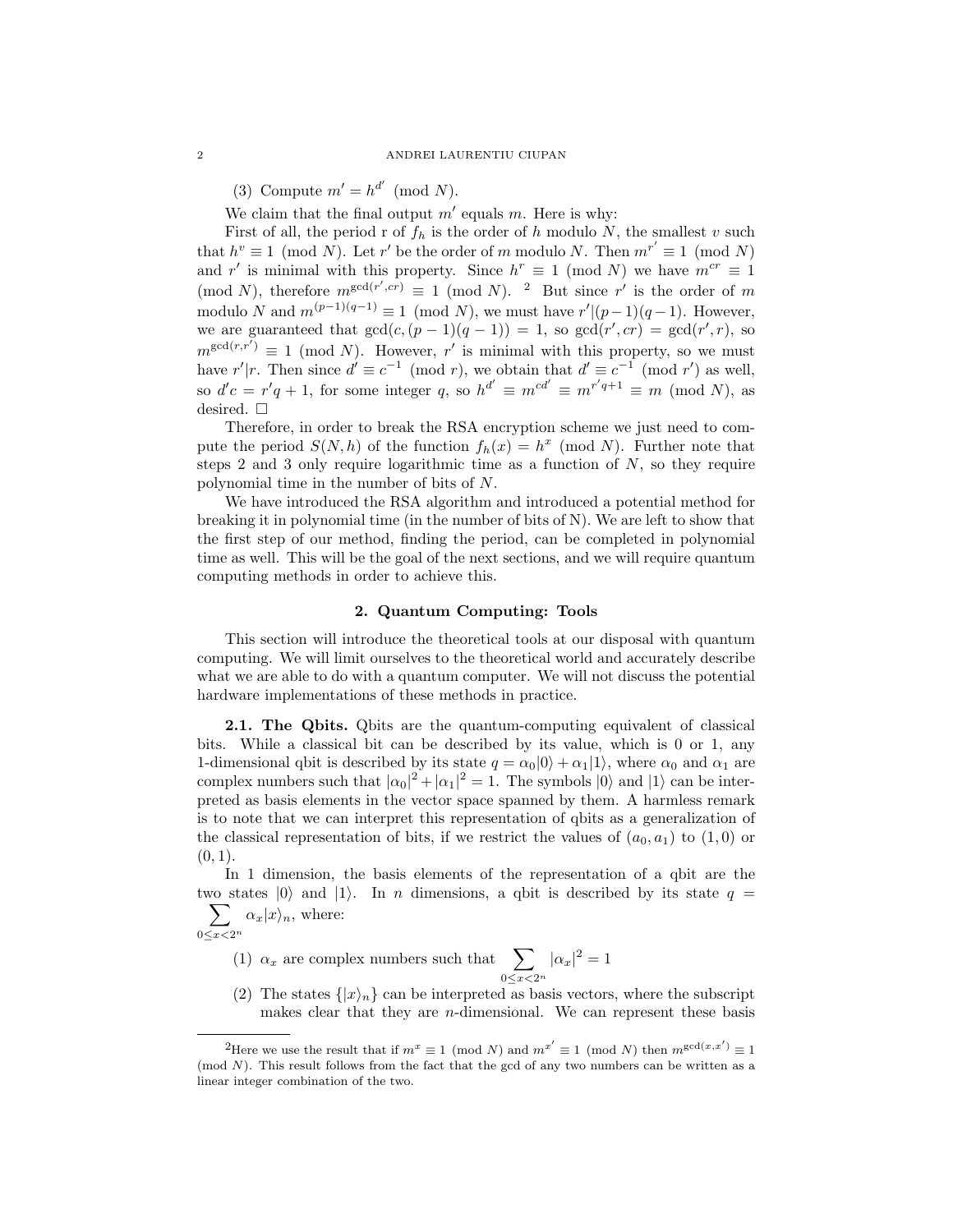vectors by their binary representation as well, and, for instance identify  $|1\rangle|0\rangle|1\rangle$  with the three-dimensional qbit representation  $|5\rangle_3$ , or  $|101\rangle_3$ 

In general, when I don't specify the dimension of a qbit, I refer to a onedimensional one. Note that multiple qbits can be combined to produce a higherdimensional qbit. We can inductively define this process through the tensor product: If  $|\phi\rangle = a_0|0\rangle + a_1|1\rangle$  and  $|\psi\rangle = b_0|0\rangle + b_1|1\rangle$  then

$$
\begin{aligned} |\Psi\rangle &= |\phi\rangle \otimes |\psi\rangle = (a_0|0\rangle + a_1|1\rangle) \otimes (b_0|0\rangle + b_1|1\rangle) \\ &= a_0b_0|0\rangle|0\rangle + a_0b_1|0\rangle|1\rangle + a_1b_0|1\rangle|0\rangle + a_1b_1|1\rangle|1\rangle \\ &= a_0b_0|00\rangle_2 + a_0b_1|01\rangle_2 + a_1b_0|10\rangle_2 + a_1b_1|11\rangle_2. \end{aligned}
$$

This process is extended inductively to define a tensor product between an n-dimensional qbit and a m-dimensional qbit as a  $(m + n)$ -dimensional qbit.

**2.2.** Operations on qbits. An operation on an *n*-dimensional qbit state is a linear transformation from the space of n-dimensional qbits to itself. Necessarily, such a transformation is defined by its action on the  $2^n$  basis vectors  $\{|x\rangle_n\}_{0\leq x\leq 2^n}$ . We only deal with unitary operations, i.e. operations  $U$  for which the dot product between  $U|x\rangle_n$  and  $U|x'\rangle_n$  equals 1 if and only if  $x = x'$ , and zero otherwise, where  $|x\rangle_n, |x'\rangle_n$  are any basis vectors. For ease of notation we express the dot product between states  $|x\rangle_n$  and  $|x'\rangle_n$  by  $\langle x|x'\rangle$ . The dot product here is the standard dot product in a vector space over complex numbers, defined by the basis rule  $\langle a_0 x | b_0 x' \rangle = \overline{a_0} \cdot b_0 \langle x | x' \rangle$ , where  $x, x'$  are *n*-dimensional basis vectors and their dot product is defined as 1 if and only if  $x = x'$ , and zero otherwise.

We can sumarize the previous paragraph as follows: Any operator over the space of *n*-dimensional qbit states is characterized by the  $2^{n} \times 2^{n}$  matrix U satisfying  $U \cdot U^* = I_{2^n}$ , where  $U^*$  is the conjugate transpose of U. In this paper we will use the following operations:

- (1) 1. This is the identity operator defined on the space of one-dimensional qbits by the identity matrix  $\begin{pmatrix} 1 & 0 \\ 0 & 1 \end{pmatrix}$
- (2) H. This is called the Hadamard operator and it's defined on the space of one-dimensional qbits by the matrix  $\frac{1}{\sqrt{2}}$ 2  $(1 \ 1)$ 1 −1 . By construction,  $H|0\rangle = \frac{1}{\sqrt{2}}$  $\frac{1}{2}|0\rangle + \frac{1}{\sqrt{2}}$  $\frac{1}{2}|1\rangle$

(3)  $U_{FT}$ . This is called the quantum Fourier transform and it is defined on the space of *n*-dimensional qbits by  $U_{FT}|x\rangle_n = \frac{1}{2^n}$  $rac{1}{2^{n/2}}\sum$  $0 \leq y < 2^n$  $e^{\frac{2\pi ixy}{2^n}}|y\rangle_n$ . The

quantum Fourier transform is indeed a unitary transformation: consider two *n*-dimensional basis qbits x and  $x'$ . Then the dot product between  $H|x\rangle$  and  $H|x'\rangle$  is written as  $\langle Hx|Hx'\rangle$  and equals

$$
\left\langle \frac{1}{2^{n/2}} \sum_{0 \le y < 2^n} e^{\frac{2\pi i x y}{2^n}} y \middle| \frac{1}{2^{n/2}} \sum_{0 \le y < 2^n} e^{\frac{2\pi i x' y}{2^n}} y \right\rangle
$$
  
= 
$$
\left\langle \sum_{0 \le y < 2^n} a_y y \middle| \sum_{0 \le y < 2^n} b_y y \right\rangle = \sum_{0 \le y < 2^n} \overline{a_y} \cdot b_y,
$$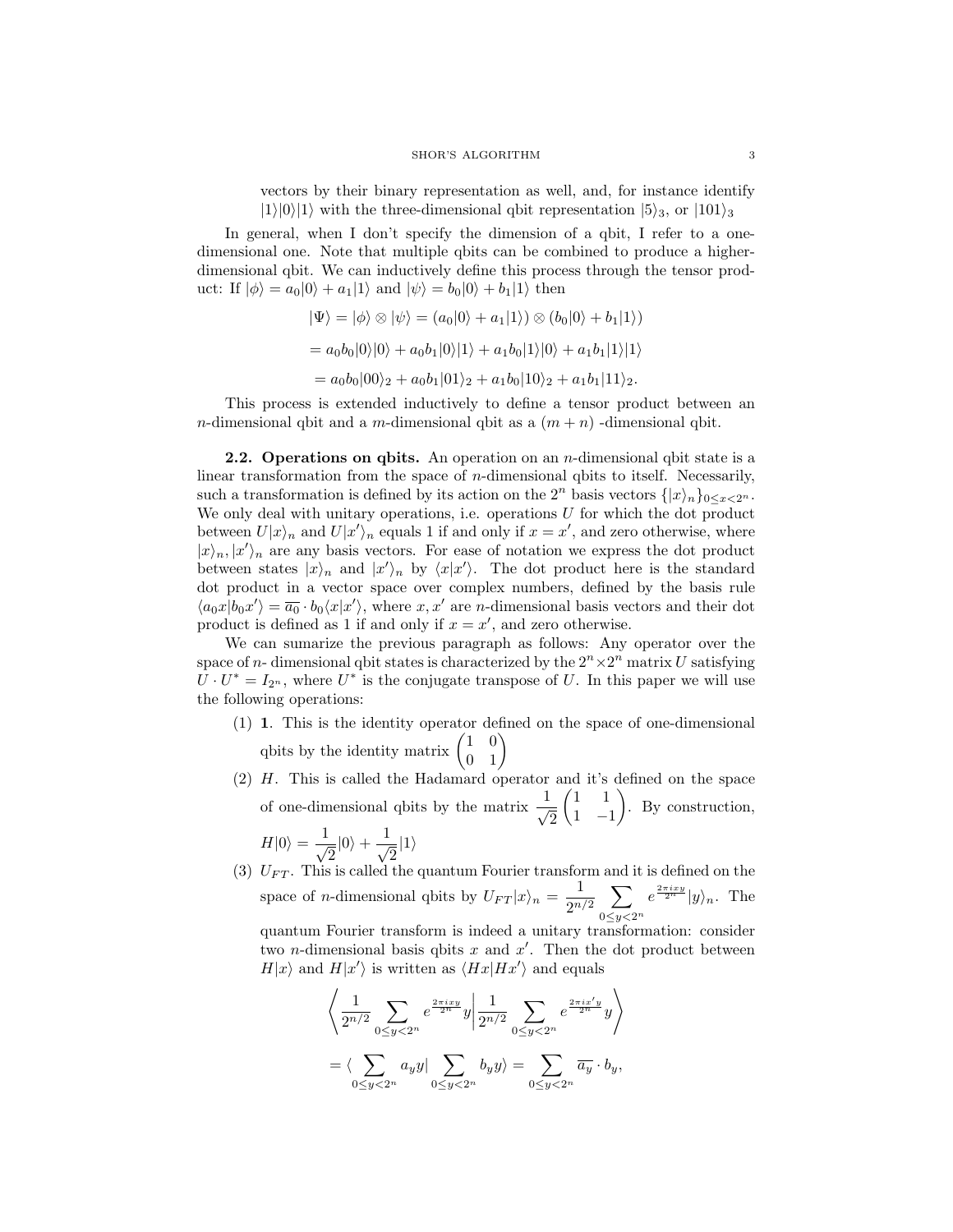which in our case is rewritten as  $\frac{1}{2^n} \sum_{0 \leq x \leq 1}$  $0 \leq y < 2^n$  $z^y$ , where  $z = e^{\frac{2\pi i(x'-x)}{2^n}}$ , which is a  $2^n$ -th root of unity equalling 1 if and only if  $x = x'$ . If  $x = x'$ then  $z = 1$  and the previous value trivially equals 1. If  $z \neq 1$  then

1  $\frac{1}{2^n}$   $\sum$  $0 \leq y < 2^n$  $z^y = \frac{1-z^{2^{\tilde{n}}}}{1}$  $\frac{-z}{1-z} = 0$ . So indeed this transformation is unitary.  $\Box$ .

(4) The action of a general function  $f: \{0, 1, ..., 2<sup>n</sup> - 1\} \mapsto \{0, 1, ..., 2<sup>m</sup> - 1\}$ is defined by the unitary transformation  $U_f(|x\rangle_n|y\rangle_m) = |x\rangle_n|y \oplus f(x)\rangle_m$ . We can refer to the first  $n$  bits as the input register and the last  $m$  bits as the output register.

Note that the last two functions are defined on multiple-dimensional qbit states, while the first two functions are defined on 1-qbit states. We can generalize their action on multiple-dimensional qbit states by inductively defining the tensor product of two one-dimensional unitary transformations. For one-dimensional unitary transformations A and B, the two-dimensional unitary transformation  $C = A \otimes B$ is defined by  $C|x_0x_1\rangle_2 = (A|x_0\rangle) \otimes (B|x_1\rangle).$ 

The rule above inductively defines the tensor product between any unitary transformations. Going back to the definition of the Hadamard gate, notice that its *n*-th power tensor satisfies  $H^{\otimes n}|0\rangle_n = \frac{1}{2^n}$  $rac{1}{2^{n/2}}\sum$  $0 \le x < 2^n$  $|x\rangle_n$ . Also notice that the transformation  $X = H^{\otimes n} \otimes \mathbf{1}^{\otimes m}$  which applies the *n*-th power tensor Hadamard gate to the first *n* bits satisfies  $X|0\rangle_{n+m} = \frac{1}{2n}$  $rac{1}{2^{n/2}}\sum$  $0 \le x < 2^n$  $|x\rangle_n|0\rangle_m$ . This relation will

be useful in a later section.

It's crucial, and we simply state the result here, that the tensored value of the Hadamard, identity and quantum Fourier transform gates can be applied in polynomial time, as a function of  $n$ , to an  $n$ -dimensional qbit state.

2.3. Measurements. There are two operations we are allowed to do with an n-dimensional qbit state: apply a unitary transform to it, or measure a subset of its bits. We now define what a measurement does.

First consider a one-dimensional state  $q = a_0|0\rangle + a_1|1\rangle$ . The measurement function M is a probabilistic function, such that  $M|q\rangle = |0\rangle$  with probability  $|a_0|^2$ and  $M|q\rangle = |1\rangle$  with probability  $|a_1|^2$ . Once a qbit q is measured, its value becomes  $M|q\rangle$ , and the original state of q cannot be recovered.

One can perform a measurement of a subset of the bits of an  $n$ -dimensional qbit state by measuring the corresponding bit positions one at a time and inductively applying the generalization of the above rule: for an applying the generalization of the above rule: for an *n*-dimensional qbit state  $q =$ 

 $\sum$  $0 \leq x < 2^n$  $a_x|x\rangle_n$ , measuring the *i*-th bit produces one of the two states:

 $(1)$  $x \in S_0$  $a_x|x\rangle_n$  with probability  $\sum$  $x \in S_0$  $|a_x|^2$  $(2) \sum$  $x \in S_1$  $a_x|x\rangle_n$  with probability  $\sum$  $x \in S_1$  $|a_x|^2$ , where  $S_0$  is the set of *n*-dimensional

qbit basis states whose *i*-th component is 0m and  $S_1$  is the set of *n*dimensional qbit basis states whose i-th component is 1.

Remember, as before, that measuring a state ireversibly produces another state.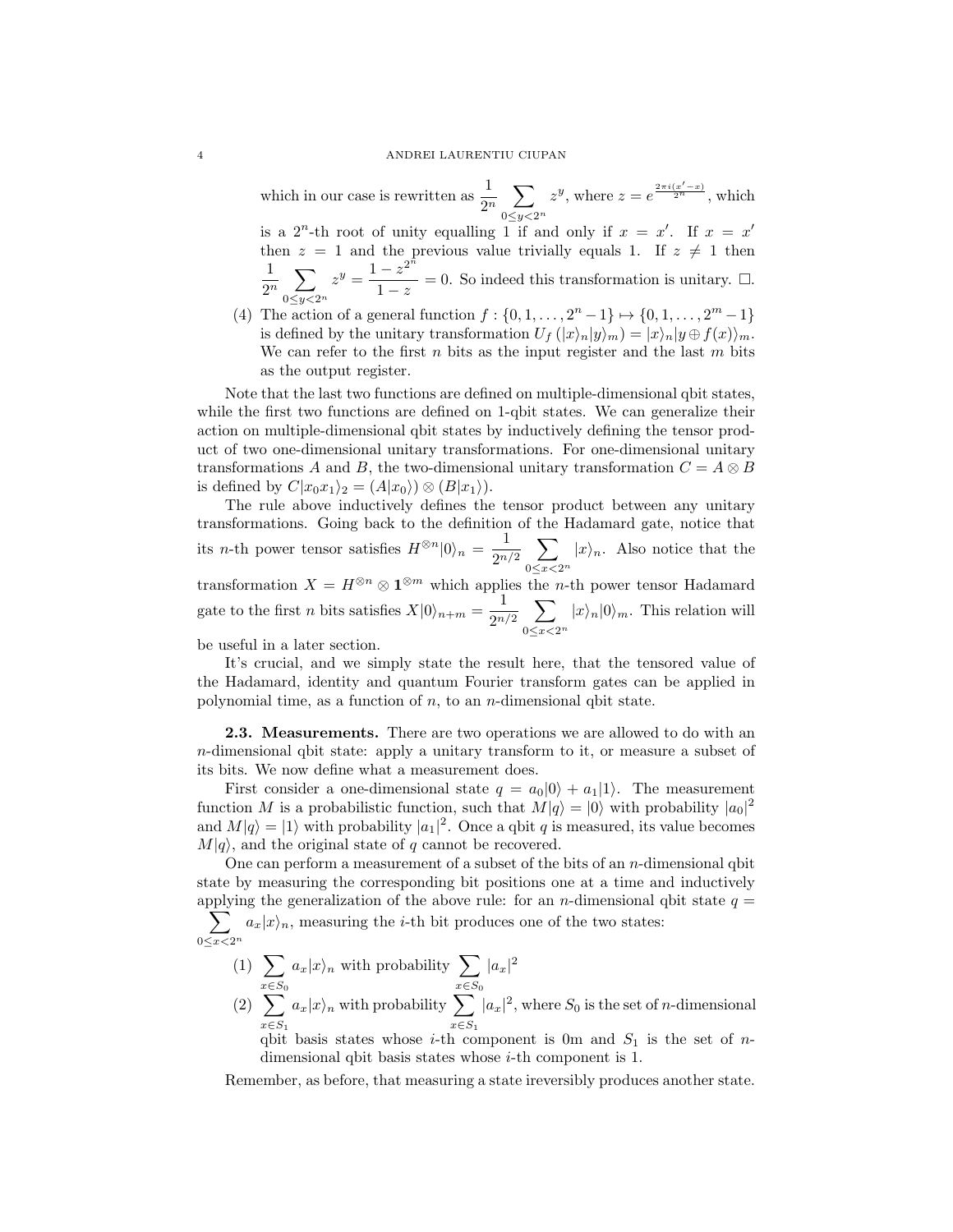#### SHOR'S ALGORITHM 5

### 3. Shor's Algorithm

Having defined the relevant tools and rules at our disposal in quantum computing, we are ready to construct the period-finding algorithm  $S(N, h)$  described in the first section. Recall that we are given  $N$  and  $h$  and want to find the period of the function  $f(x) = h^x \pmod{N}$ . Assume that N can be expressed in binary with  $n_0$  bits. The following is Shor's algorithm:

- (1) Manually calculate  $f(x)$  for a small number of x values<sup>[3](#page-4-0)</sup>. If the period is found, stop. Otherwise move on to the next step.
- (2) Consider  $n = 2 \cdot n_0$  and prepare the state  $q = |0\rangle_n |0\rangle_{n_0}$ <sup>[4](#page-4-1)</sup>
- (3) To the previous state, apply the transformation  $H^{\otimes n} \otimes \mathbf{1}^{\otimes n_0}$ .
- (4) To the previous state, apply the transformation  $U_f$  defined by  $U_f |x\rangle_n |y\rangle_{n_0} =$  $|x\rangle_n|y \oplus f(x)\rangle_{n_0}$
- (5) To the previous state, measure the last  $n_0$  bits. We will obtain a new state.
- (6) To the previous state, apply the quantum Fourier transform  $U_{FT} \otimes 1^{\otimes n_0}$ , where  $U_{FT}$  is the quantum Fourier transform on n bits.
- (7) To the previous state, measure the first *n* bits. Obtain a state  $|y\rangle_n|z\rangle_{n_0}$ .
- (8) Find the continued fraction representation of  $\frac{y}{2^n}$ . Let r be its denominator.
- (9) Repeat steps 2-8 to obtain another value  $r'$ .
- (10) Output the least common multiple of  $(r, r')$  and confirm this value is a period. Otherwise repeat steps 2-9.

We will prove that with probability at least 0.09, a single iteration of steps  $2-10$  ends in the value r which is the period of f. Assume that f has period r.

We will show what the result of each step above produces.

The result of step 3 is that the first  $n$  bits get the  $n$ -tensor Hadamard transformation, while the last  $n_0$  bits remain at  $|0\rangle_{n_0}$ . Since  $H^{\otimes n}|0\rangle_n = \otimes^n (H|0\rangle)$ , from the definition of  $H|0\rangle$  in section 2.2 we obtain that  $H^{\otimes n}|0\rangle_n = \frac{1}{2^n}$  $rac{1}{2^{n/2}}\sum_{0\leq x\leq 2^n}|x\rangle_n.$ 

Therefore, at the end of step 3, the qbit is in the state  $\frac{1}{2^{n/2}}\sum_{0\leq x\leq 2^n}|x\rangle_n|0\rangle_{n_0}.$  $0 \le x < 2^n$  $|x\rangle_n|0\rangle_{n_0}.$ 

At the end of step 4, the qbit is now in the state  $\frac{1}{2^{n/2}} \sum_{0 \leq x \leq 1}$  $0 \le x < 2^n$  $|x\rangle_n|f(x)\rangle_{n_0}.$ 

At the end of step 5 we have measured the last  $n_0$  qbits of the state. According to the measurement rule in section 2.3, the resulting state has a fixed value for the last  $n_0$  bits, equal to  $|y_0\rangle_{n_0}$  for some  $y_0$  in the image of f. Since f has period r and since at the end of step 4 each of the states of the first n bits have equal weight, after measuring and obtaining  $y_0$ , the only remaining states of the first n qbits are the ones with values x such that  $f(x) = y_0$ , and they each appear with equal probability. If  $x_0$  is the smallest value of x such that  $f(x) = y_0$  and if m is

<span id="page-4-1"></span><span id="page-4-0"></span><sup>&</sup>lt;sup>3</sup>for instance  $0 \le x \le 100$ .

 ${}^{4}\mathrm{We}$  promised we would not discuss the hardware constructions, but one way to prepare such a state is to repeatedly measure each qbit of an  $(n + n_0)$ -dimensional input and flip any resulting qbit states that are 1.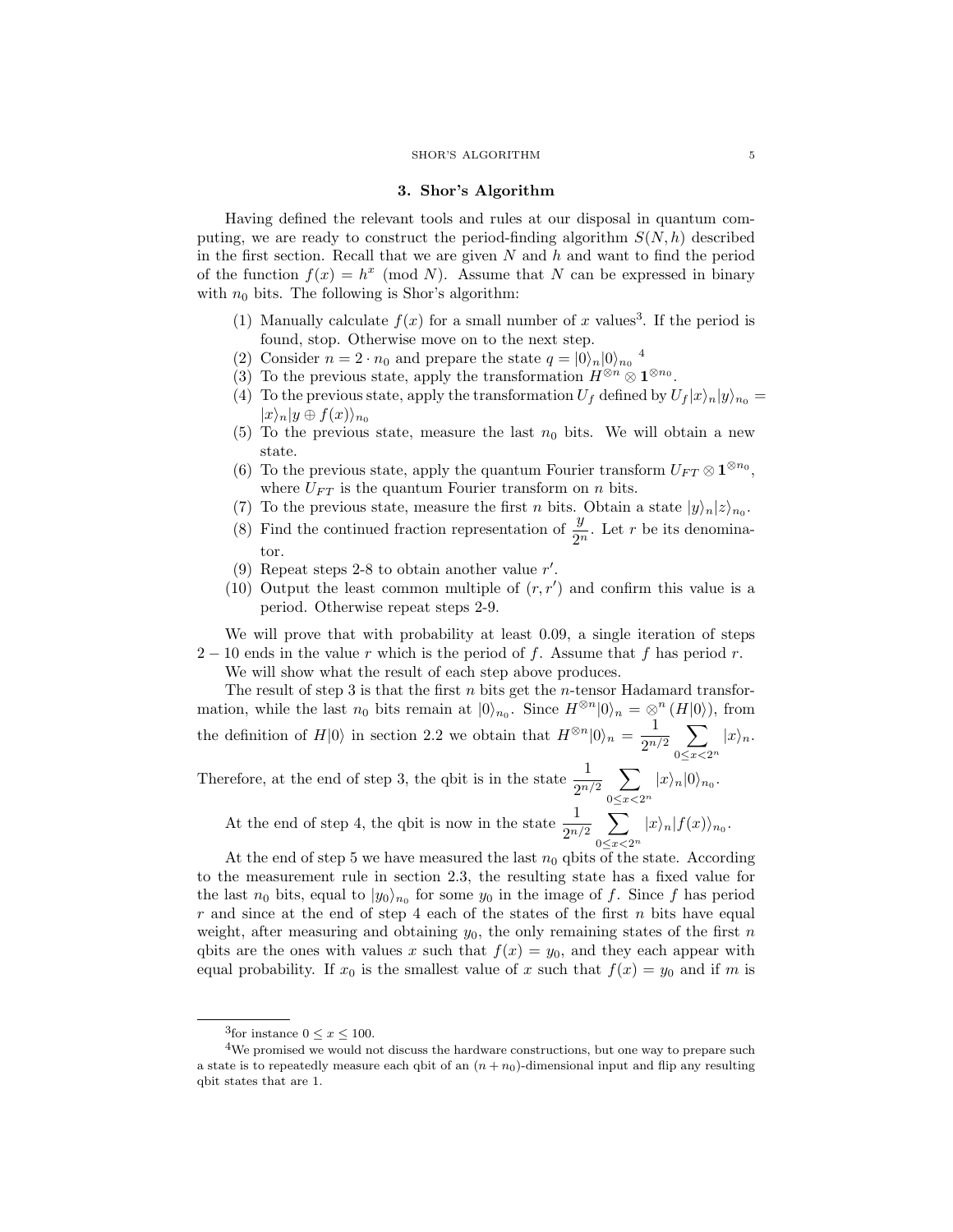the smallest integer value such that  $x_0 + m \cdot r > 2^n$ , then at the end of step 5 the qbit is in the state  $\frac{1}{\sqrt{m}}$  $\sum$  $0 \leq k < m$  $|x_0 + kr\rangle_n |f(x_0)\rangle_{n_0}.$ 

Step 6 applies the quantum Fourier transform to the first  $n$  bits of the previous state. From the definition in section 2.2 and since the quantum Fourier transform is a linear operator, we know that the resulting state of the first  $n$  bits is

 $\sum$  $0 \leq y < 2^n$  $\sqrt{ }$  $\mathcal{L}$  $\frac{1}{\sqrt{m}\cdot 2^{n/2}}\sum_{0\leq k\leq n}$  $0 \leq k < m$  $e^{\frac{2\pi i(x_0+kr)y}{2^n}}$  $\setminus$ |  $|y\rangle_n$ . This is the state of the first *n* bits at the end of step 6.

Step 7 measures the first *n* bits. By definition, state  $|y\rangle_n$  is obtained with probability  $\frac{1}{m \cdot 2^n}$   $\vert^{0\leq\kappa\leq m}$  |  $\sum$  $0 \leq k < m$  $e^{\frac{2\pi i(x_0+kr)y}{2^n}}$  2 . Let's find this value. It will turn out nice. Let  $z = e^{\frac{2\pi i r y}{2^n}} = \cos\left(\frac{2\pi r y}{2^n}\right)$  $2^n$  $+ i \sin \left( \frac{2 \pi r y}{2r} \right)$  $2^n$  and notice that the probability of obtaining state  $|y\rangle_n$  after measurement is  $\frac{1}{m \cdot 2^n} |1 + z + \cdots + z^{m-1}|$ 2 .

Since z has unit norm, this value is maximized at  $z = 1$ .

When  $z \neq 1$  then  $\sin\left(\frac{\pi ry}{2^n}\right) \neq 0$  and the previous probability equals

$$
\frac{1}{m \cdot 2^n} \cdot \left| e^{\frac{2\pi i x_0 y}{2^n}} \sum_{0 \le k < m} z^k \right|^2 = \frac{1}{m \cdot 2^n} \cdot \left| \frac{z^m - 1}{z - 1} \right|^2
$$

$$
= \frac{1}{m \cdot 2^n} \cdot \frac{|\cos\left(\frac{2\pi mry}{2^n}\right) - 1 + i \sin\left(\frac{2\pi mry}{2^n}\right)|^2}{|\cos\left(\frac{2\pi ry}{2^n}\right) - 1 + i \sin\left(\frac{2\pi ry}{2^n}\right)|^2} = \frac{1}{m \cdot 2^n} \cdot \frac{\sin^2\left(\frac{\pi mry}{2^n}\right)}{\sin^2\left(\frac{\pi ry}{2^n}\right)}.
$$

When y is of the form  $y = j \cdot \frac{2^n}{n}$ absolute value less than or equal to  $\frac{1}{2}$ , then  $\frac{\pi mry}{2^n} = \pi mj + \frac{\pi m r \delta_j}{2^n}$  $+ \delta_j$ , for some integer j and some  $\delta_j$  of  $\frac{n \cdot \sigma_j}{2^n}$ . Remember that  $x_0 + mr = 2^n + k_0$  for some  $0 \le k_0 < r$ , so  $\frac{\pi mr \delta_j}{2m}$  $\frac{nr\delta_j}{2^n} = \pi \delta_j \cdot \frac{mr}{2^n}$  $\frac{m r}{2^n} = \pi \delta_j \frac{2^n + k_0 - x_0}{2^n}$  $\frac{10}{2^n} =$  $\pi\delta_j + \pi\delta_j \cdot \frac{k_0 - x_0}{2n}$  $\frac{1}{2^n}$ .

However, since  $0 \le x_0, k_0 < r$  and  $|\delta_j| \le \frac{1}{2}$ , we have

$$
\left|\pi\delta_j \frac{k_0 - x_0}{2^n}\right| \le \pi \frac{r}{2^n} = \pi \frac{r}{2^{2 \cdot n_0}} < \pi \frac{r}{N^2} \le \pi \frac{1}{N},
$$

which is a very small quantity when  $N$  is large.

So we can approximate  $\sin\left(\frac{\pi mry}{2^n}\right)$  by  $\sin(\pi\delta_j)$ . Next notice that  $\frac{\pi ry}{2^n} = \pi j + \frac{\pi r \delta_j}{2^n}$  $\frac{r r \delta_j}{2^n}$ , where, as before,  $\frac{\pi r \delta_j}{2^n}$  is small, so we can approximate  $\sin\left(\frac{\pi ry}{2^n}\right)$  by  $\frac{\pi r\delta_j}{2^n}$ .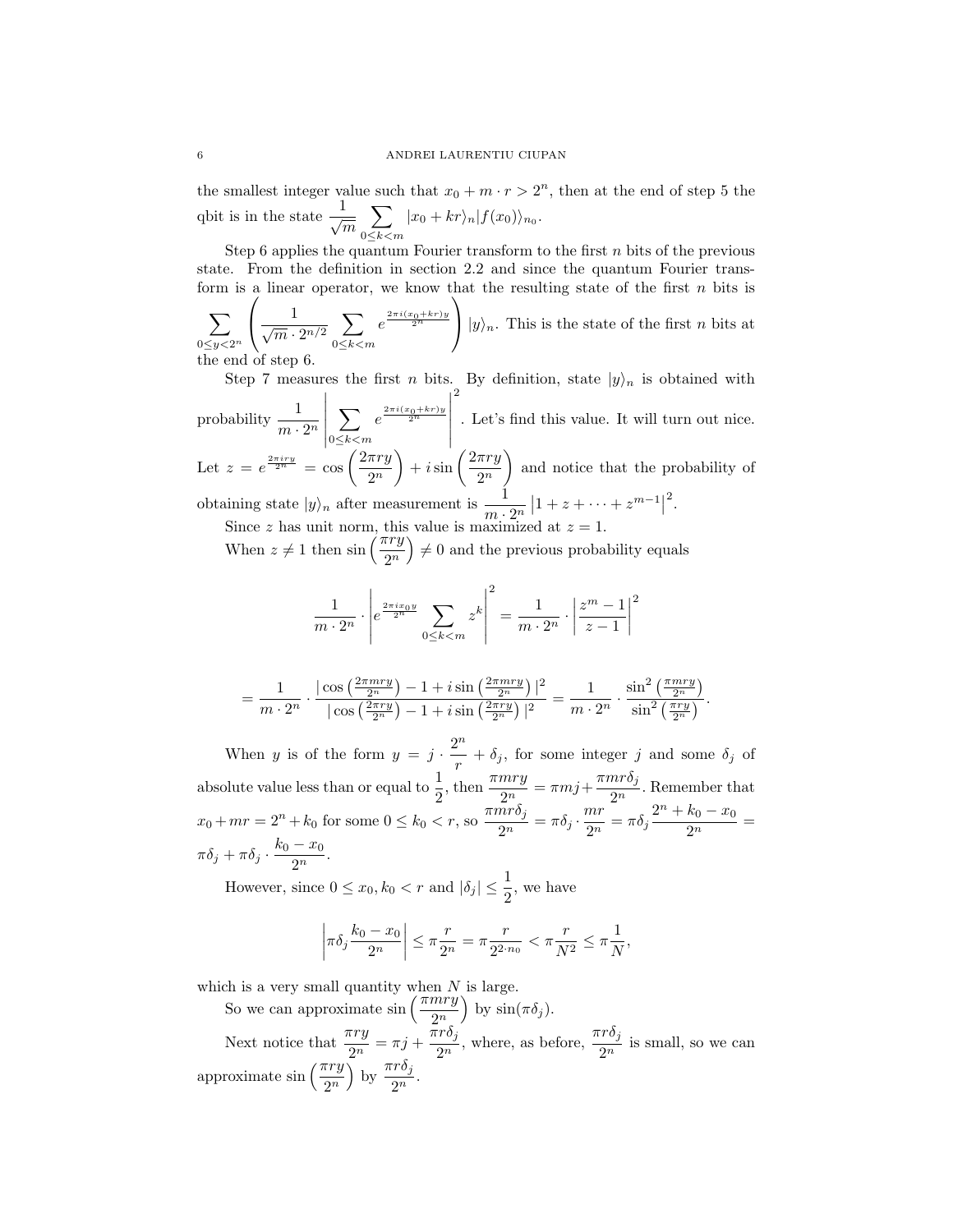Therefore, whenever  $\sin\left(\frac{\pi ry}{2^n}\right) \neq 0$ , we can approximate  $\frac{1}{m}$ .  $\frac{1}{m\cdot 2^n} \cdot \frac{\sin^2\left(\frac{\pi m r y}{2^n}\right)}{\sin^2\left(\frac{\pi r y}{2^n}\right)}$  $\sin^2\left(\frac{\pi ry}{2^n}\right)$ by

$$
\frac{1}{m \cdot 2^n} \cdot \frac{\sin^2(\pi \delta_j)}{(\pi r \delta_j)^2 \cdot \left(\frac{1}{2^n}\right)^2} = \left(\frac{\sin(\pi \delta_j)}{\pi \delta_j}\right)^2 \cdot \frac{2^n}{mr^2}
$$

$$
= \left(\frac{\sin(\pi \delta_j)}{\pi \delta_j}\right)^2 \cdot \frac{1}{r} \cdot \frac{2^n}{mr} = \left(\frac{\sin(\pi \delta_j)}{\pi \delta_j}\right)^2 \cdot \frac{1}{r} \cdot \left(1 + \frac{x_0 - k_0}{mr}\right)
$$

$$
= \left(\frac{\sin(\pi \delta_j)}{\pi \delta_j}\right)^2 \cdot \frac{1}{r} + \left(\frac{\sin(\pi \delta_j)}{\pi \delta_j}\right)^2 \cdot \frac{x_0 - k_0}{r} \cdot \frac{1}{mr}.
$$

We show that the second term in the sum above is negligible. It is a product of three terms. The first term is less than equal to 1. The second term is less than or equal to 1 in absolute value. As for the third term, notice that  $mr \geq 2^{n} - x_0 > 2^{n} - r$ , so  $m(r + 1) > 2^n$ , so  $\frac{1}{r}$  $\frac{1}{mr} < \frac{1}{2^r}$  $rac{1}{2^n} \cdot \frac{r+1}{r}$  $\frac{+1}{r} < \frac{2}{2^r}$  $\frac{2}{2^n}$ , which is negligible. Therefore the value  $\frac{1}{m \cdot 2^n} \cdot \frac{\sin^2\left(\frac{\pi m r y}{2^n}\right)}{\sin^2\left(\frac{\pi r y}{2^n}\right)}$  $\frac{\sin^2\left(\frac{\pi nry}{2n}\right)}{\sin^2\left(\frac{\pi ry}{2n}\right)}$  can be approximated by  $\frac{1}{r}$  $\sin(\pi\delta_j)$  $\pi\delta_j$  $\Big)^2$ which is greater than or equal to  $\frac{1}{r} \cdot \frac{4}{\pi^2}$  $\frac{4}{\pi^2}$ , because  $\frac{\sin(x)}{x} \geq \frac{2}{\pi}$  $rac{2}{\pi}$  for all  $-\frac{\pi}{2}$  $\frac{\pi}{2} \leq x \leq \frac{\pi}{2}$  $\frac{1}{2}$ . Therefore, finally, the probability that qbit state  $|y\rangle_n$  appears after the measurement in step 7, when  $y = j \cdot \frac{2^n}{n}$  $\frac{2^n}{r} + \delta_j$ , is at least equal to the value  $\frac{1}{m \cdot 2^n} \cdot \frac{\sin^2\left(\frac{\pi m r y}{2^n}\right)}{\sin^2\left(\frac{\pi r y}{2^n}\right)}$  $\sin^2\left(\frac{\pi ry}{2^n}\right)$ when  $\sin\left(\frac{\pi ry}{2^n}\right) \neq 0$ , which is at least equal to  $\frac{1}{r} \cdot \frac{4}{\pi^2}$  $\frac{1}{\pi^2}$ . Notice that since  $\frac{2^n}{n}$ 

 $\frac{1}{r} \geq N$ , the above representation of y is indeed unique. Therefore, with probability at least  $\frac{r-1}{r} \cdot \frac{4}{\pi^2}$  $\frac{1}{\pi^2}$  the measured state is of the form  $y=j\cdot\frac{2^n}{n}$  $\frac{p^n}{r} + \delta_j$  for some  $1 \le j \le r-1$  and  $|\delta_j| \le \frac{1}{2}$ . Since in step 1 of the algorithm we ensured that r is large enough, this last probability is at least equal to 0.4.

When the measured state  $|y\rangle_n$  is of the form described in the previous paragraph, then  $\vert$  $\hat{y}$  $rac{y}{2^n} - \frac{j}{r}$ r  $=$  $\delta_j$  $2^n$  $\begin{array}{c} \begin{array}{c} \begin{array}{c} \end{array} \\ \begin{array}{c} \end{array} \end{array} \end{array}$  $\frac{1}{2}$  $\frac{1}{2N^2} < \frac{1}{2r}$  $rac{1}{2r^2}$ .

Here we use the first result which we don't prove: by computing the continued fraction approximations  $\left\{\frac{j_k}{j_k}\right\}$  $r_k$ <u>)</u>  $k\geq 0$ of  $\frac{y}{2^n}$  and stopping at the last step k for which  $r_k$  is less than N, we are guaranteed by the inequality above that  $\frac{j_k}{r_k} = \frac{j}{r_k}$  $\frac{J}{r}$ . Since  $gcd(j_k, r_k) = 1$  we obtain that  $j_k = \frac{j}{\gcd(j)}$  $\frac{j}{\gcd(r,j)}$  and  $r_k = \frac{r}{\gcd(r)}$  $\frac{1}{\gcd(r, j)}$ . Therefore, with probability at least 0.4, at the end of step 8 we obtain a value of the form  $\frac{r}{\gcd(r, j)}$ for a random  $1 \leq j < r$ .

Therefore, at the end of step 9, with probability at least  $0.4^2$ , the two obtained values r' and r'' are both of the form  $r' = \frac{r}{\sqrt{2}}$  $rac{r}{\gcd(r, j')}$  and  $r'' = \frac{r}{\gcd(r)}$  $\frac{1}{\gcd(r, j'')}$  for two random  $1 \leq j', j'' < r$ .